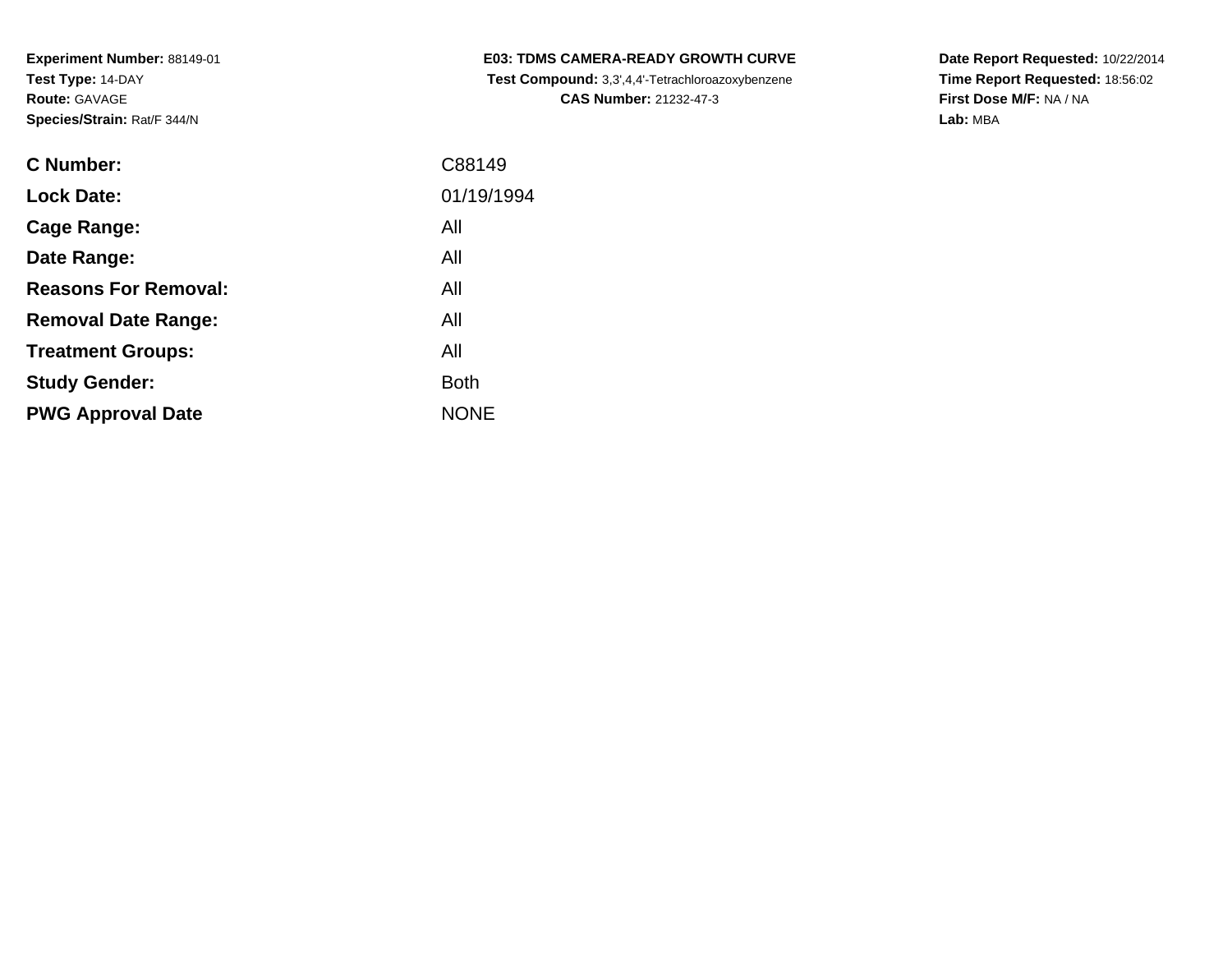## **E03: TDMS CAMERA-READY GROWTH CURVE**

**Test Compound:** 3,3',4,4'-Tetrachloroazoxybenzene

**CAS Number:** 21232-47-3

**Date Report Requested:** 10/22/2014**Time Report Requested:** 18:56:02**First Dose M/F:** NA / NA**Lab:** MBA

## **MALE**

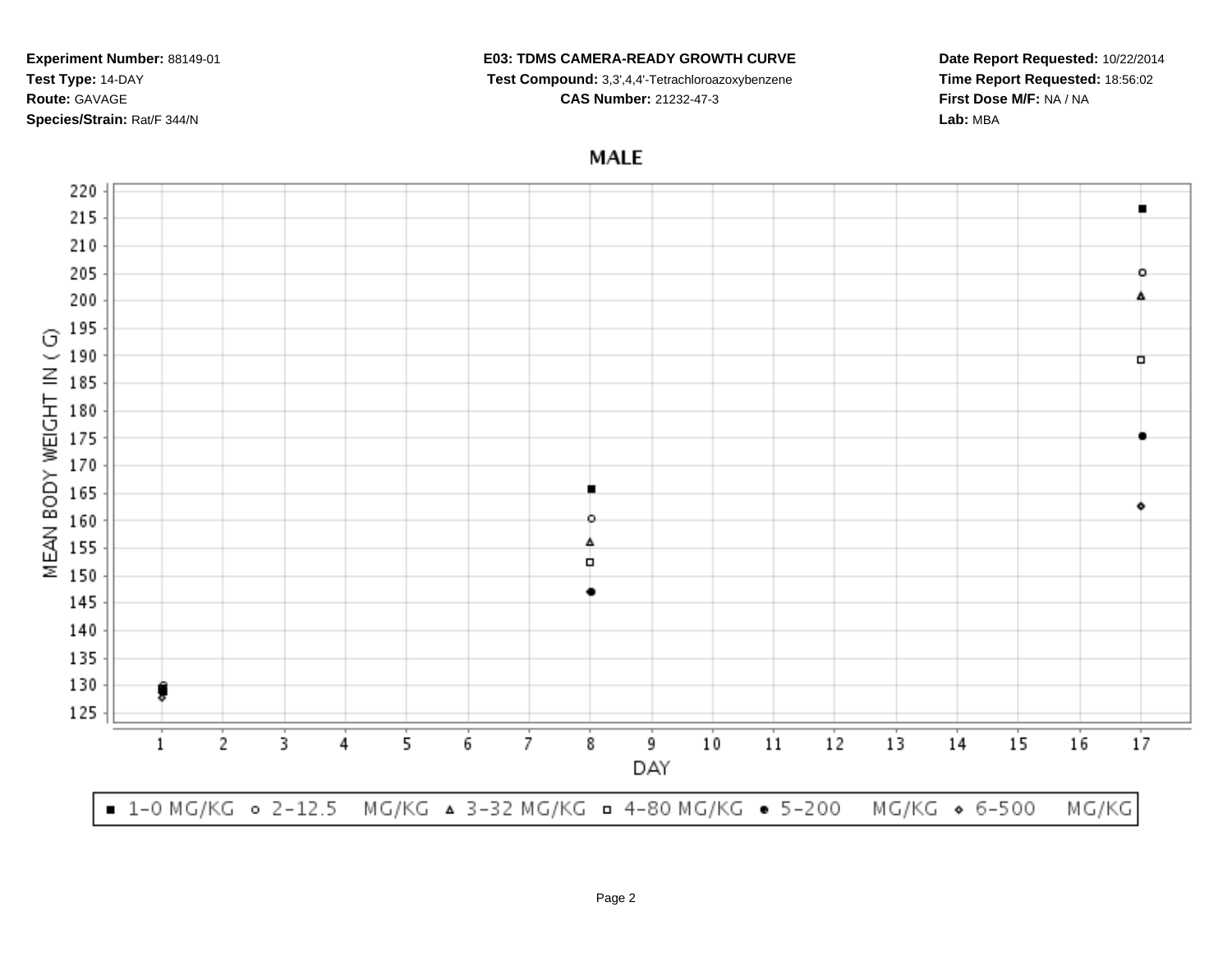**E03: TDMS CAMERA-READY GROWTH CURVE Test Compound:** 3,3',4,4'-Tetrachloroazoxybenzene**CAS Number:** 21232-47-3

\*\*\*END OF MALE DATA\*\*\*

**Date Report Requested:** 10/22/2014**Time Report Requested:** 18:56:03**First Dose M/F:** NA / NA**Lab:** MBA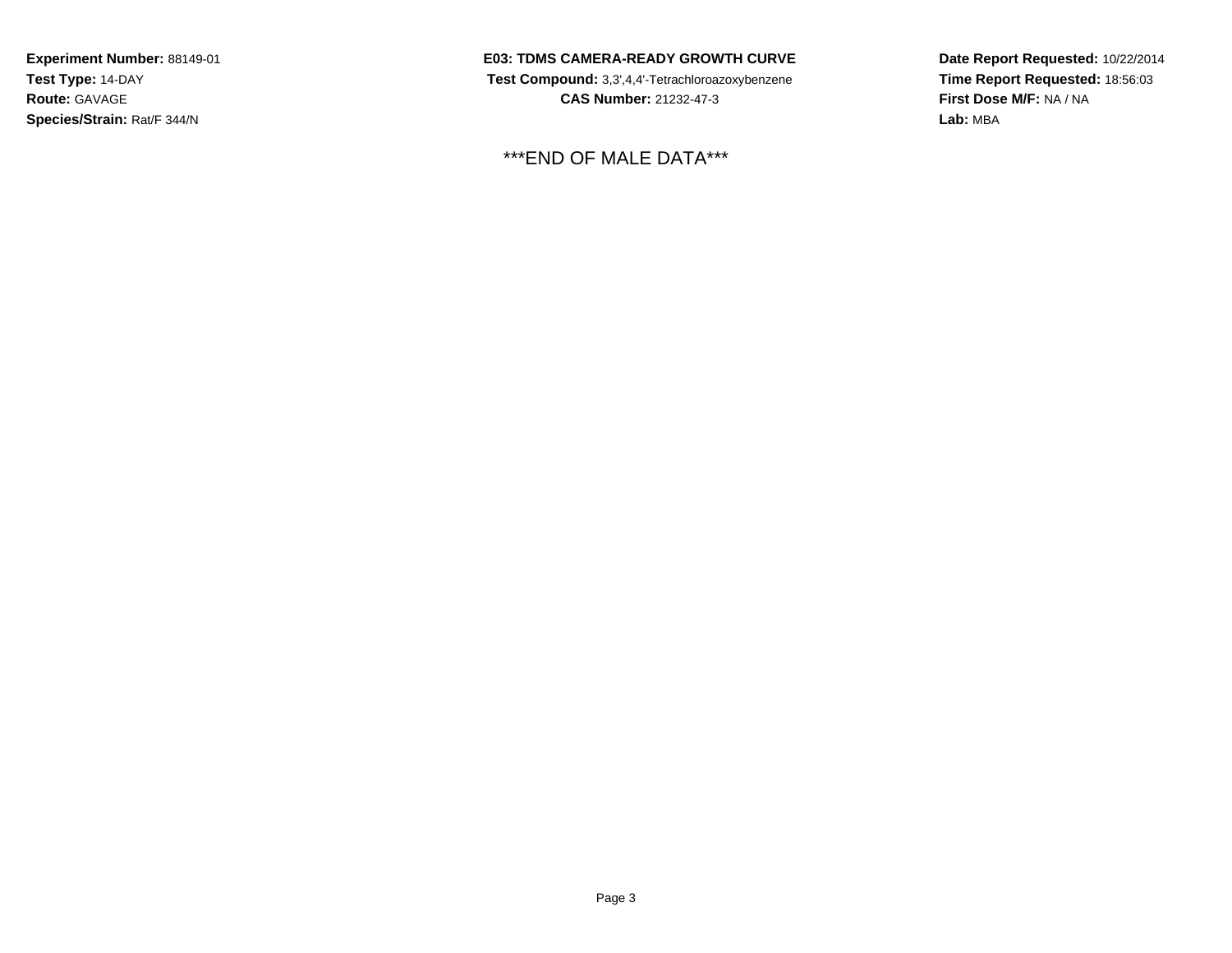## **E03: TDMS CAMERA-READY GROWTH CURVE**

**Test Compound:** 3,3',4,4'-Tetrachloroazoxybenzene

**CAS Number:** 21232-47-3

**Date Report Requested:** 10/22/2014**Time Report Requested:** 18:56:03**First Dose M/F:** NA / NA**Lab:** MBA

## **FEMALE**